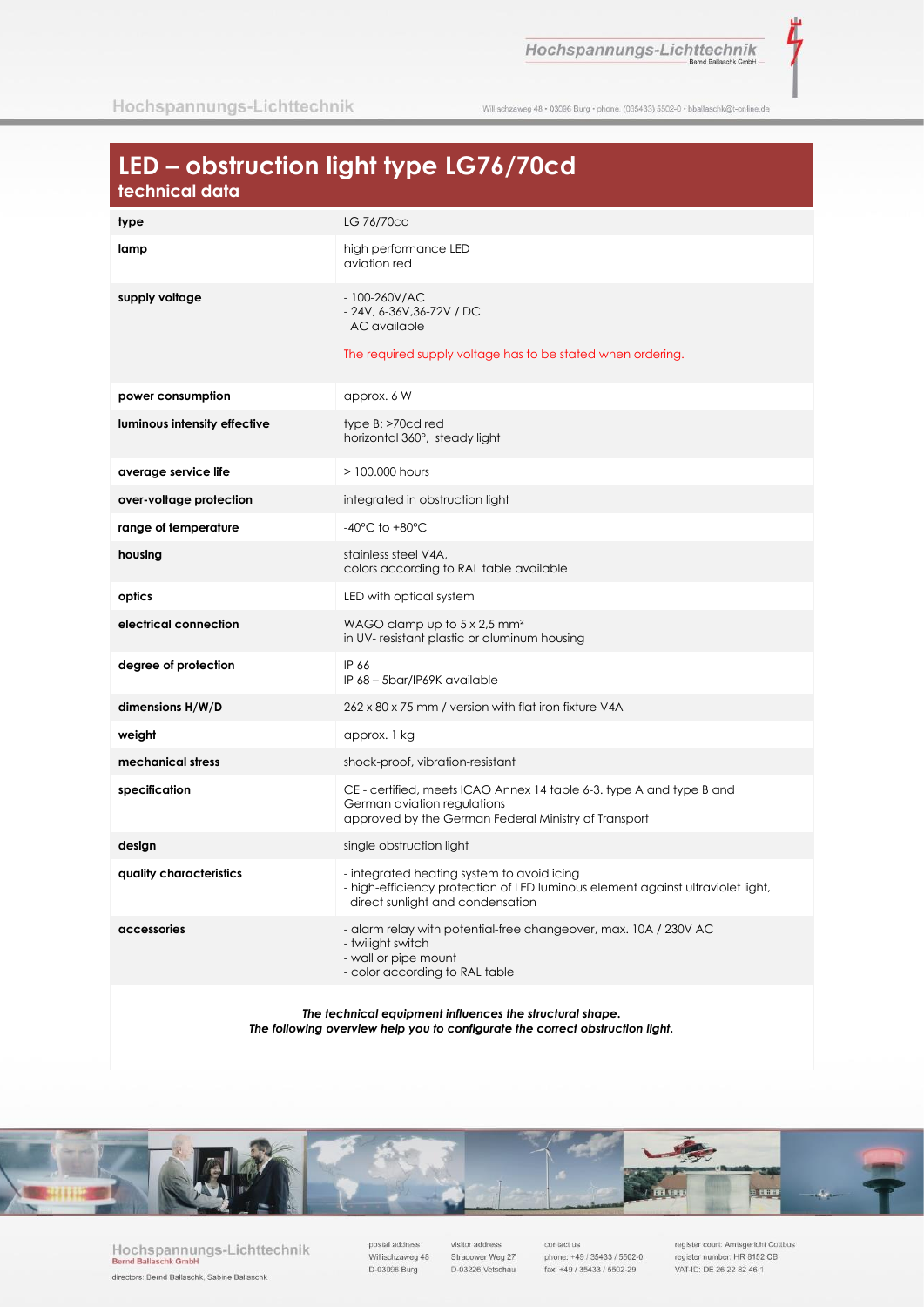Hochspannungs-Lichttechnik

Ì,

### Hochspannungs-Lichttechnik

Willischzaweg 48 · 03096 Burg · phone. (035433) 5502-0 · bballaschk@t-online.de

## LG76/70cd

| $\bigcirc$<br>$\circledcirc$<br>Hochspannungs-Lichttechnik<br>Bernd Ballaschk GmbH<br>Tel.: +49 35433 5502-0<br>E-Mail : bballaschk@t-online.de<br>: LG76<br>Typ<br>: 01/2020<br>Baujahr<br>Spannung : AC 230V<br>Geräte Nr. : Muster<br>Hergestellt in Deutschland<br>$\zeta \in$<br>$\circledcirc$<br>$\circ$ | ▧<br>⊗<br>26200<br>0<br>$\circledS$<br>80.00 | Þ<br>Щ<br>$\frac{1}{2}$<br>Ø<br>75.00<br>LG76_2020/1 |  |
|-----------------------------------------------------------------------------------------------------------------------------------------------------------------------------------------------------------------------------------------------------------------------------------------------------------------|----------------------------------------------|------------------------------------------------------|--|
| ×70cd                                                                                                                                                                                                                                                                                                           |                                              |                                                      |  |
| 90-132V / AC, 50/ 60Hz<br>180-254V /AC, 50/ 60Hz<br>5-36V / DC<br>36-72V / DC                                                                                                                                                                                                                                   |                                              |                                                      |  |
| electronic ballast (installed in external switch cabinet)<br>alarm relay (installed in external switch cabinet)                                                                                                                                                                                                 |                                              |                                                      |  |
| junction box plastic material                                                                                                                                                                                                                                                                                   |                                              |                                                      |  |
| junction box aluminium (standard configuration)                                                                                                                                                                                                                                                                 |                                              |                                                      |  |
| purchase order quantity:                                                                                                                                                                                                                                                                                        |                                              |                                                      |  |



Hochspannungs-Lichttechnik<br>Bernd Ballaschk GmbH directors: Bernd Ballaschk, Sabine Ballaschk

postal address<br>Willischzaweg 48 D-03096 Burg

visitor address Stradower Weg 27 D-03226 Vetschau

contact us<br>phone: +49 / 35433 / 5502-0 fax: +49 / 35433 / 5502-29

register court: Amtsgericht Cottbus<br>register number: HR 8152 CB VAT-ID: DE 26 22 82 46 1